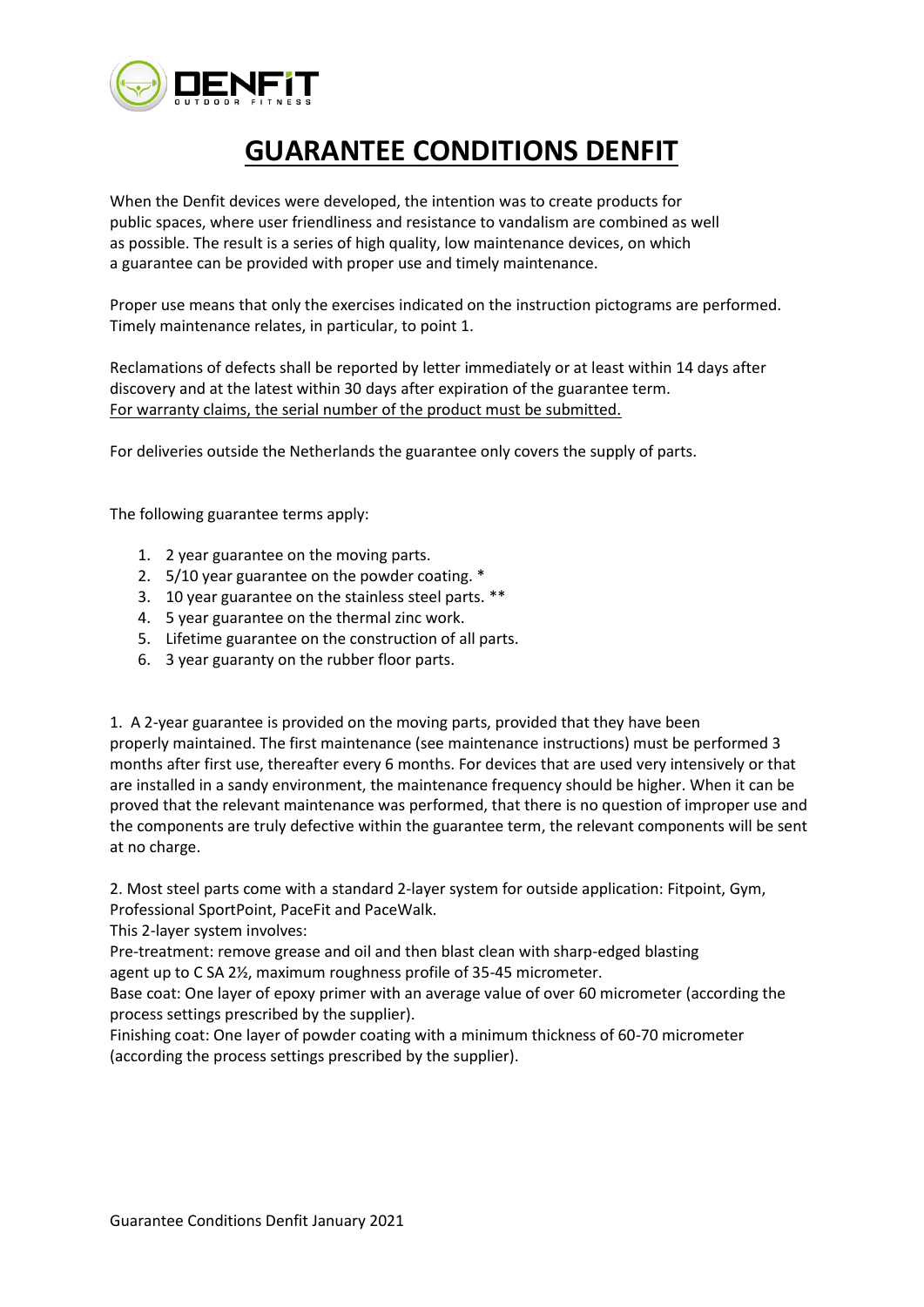

A **5-year** guarantee is provided on the coated parts with a 2 layer coating. Within this period, no rust should appear from inside out with normal use. Rust can only appear on the outside when the top layers are damaged. This can only occur through improper use, such as manipulation with a hard object or scratches with a sharp object or damage during placement. When this damage is not immediately taken care of, the guarantee expires. At the same time, it is necessary to clean the coated parts. The lifespan of the powder coating is influenced by filth and moisture. Therefore timely cleaning is essential in order to preserve the lifespan. Each year, the device must be cleaned at least once.

The posts of the Gym, SportPoint, Basix and StreetWorkout are hot dipped galvanized and after that powder coated because from the inside rust can leak through threaded holes etc. For parts that have had a hot dipped galvanized pre-treatment a **10-year** guarantee is applicable. When in this case damage is caused the zinc layer will temporary protect against rust, but cleaning and touching up is also necessary.

3. A 10-year guarantee is provided on the stainless steel parts. Within this period, no rust should appear at normal usage. Rust can only occur when there has been contact with steel objects. Damages or deformations can only occur through improper use. In these situations, the guarantee is declined.

4. A 5-year guarantee is provided on the thermal zinc parts of the floor. Usually, a 10-year guarantee is provided on thermal zinc, but because it will be walked on frequently, the zinc layer can wear out. Damages from applied force, blows or scratches is not covered under the guarantee.

5. A lifetime guarantee is provided on the construction of all components. That is, all the welds of the steel parts and stainless steel parts and the bolt connections. This guarantee is only valid when the device is used for the exercises as indicated on the instruction pictograms.

6. A 3-year guarantee is provided on the rubber floor parts of the Gym and Professional Sportpoint devices. This only applies for normal usage of the floor. There is no guarantee for damages because of grease, filth, sand, etc. which is not removed/cleaned on a regular basis.

In all cases for which this document does not provide an answer or when there is doubt about the cause of damage or poor functioning, the manufacturer will be consulted via the supplier or directly. The manufacturer's judgment will be binding.

\*This guarantee is not valid for locations less than 5 km from the (ocean) coast and in airport vicinities or industrial areas with a lot of emissions (C5 category environment). For devices with a 2 layer coating the guarantee will expire, unless an extra thick coating layer (epoxy-primer of at least 60 to 100 micrometre, and finishing layer from 60 to 80 micrometre) has been selected, the 5-year guarantee term is then applicable.

For devices which are standard hot dipped galvanized the guarantee period is 5 instead of 10 years. Is an extra thick finish layer selected then the guarantee period will remain 10 years.